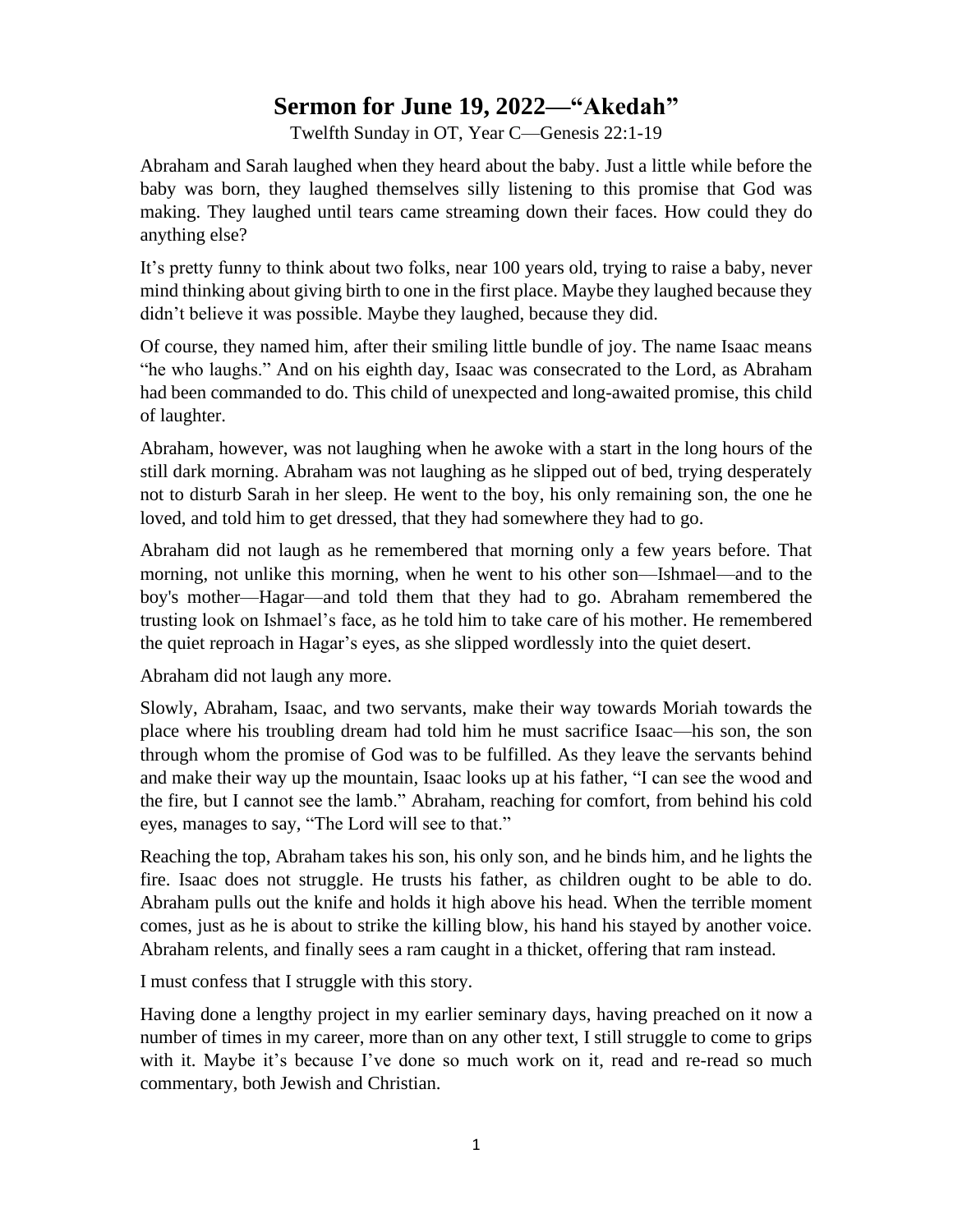Believe me, there's so much going on here and so much written about it, that's it's really hard to know .exactly what it all means. And let's face it, it's all just guesswork anyway, trying to figure out what God was thinking, then or now! In preparing to tackle it again this week, I've considered that, at the very least, this story is tied to the terrors that we sometimes experience. The terror of dying, and most especially, the terror of living with a memory of death.

The horror of this story is driven home when we read that Abraham took the knife to kill his son. Abraham was ready and willing, not to die for his faith, but to kill for it. The Hebrew words are even more frightening. The English word that best represents the Hebrew for knife—maakeleth—is actually a cleaver, and every word is associated, not with ritual sacrifice, but with the butchering of an animal. Abraham trusses his son, tying him up like an animal for the slaughter. Abraham holds the cleaver in his hand ready to kill his son.

In the years after this incident, we hear very little from Isaac. In fact, the story does not even make it clear that Isaac came back with his father. One old Jewish Midrash––one of many—claims that Abraham came back down the mountain, and that Isaac went down the other side, .never again speaking to his father, to the one who had shattered his trust.

We don't hear Isaac speak at all, until he is on his deathbed passing along his blessing to a conniving and deceitful son. That son is Jacob, who will become Israel, the namesake of God's chosen people. The name that would mean blessing, and hope, and grace, to a world in sore need of all three. And later, when Jacob swears an oath, he swears it by the God of his fathers, he swears by the "God of Abraham, and the Terror of Isaac." Our own English translations do not do justice to the command that Abraham heard in his dream. It reads something like this:

"Abraham?" "*Here I am!*" "Take your son…" "Your only son..." "The one whom you love..." "Take Isaac…" "Take your son." "*I have two sons*." "Your only one." "This one is an only one to his mother, and this one is an only one to his mother." "The one whom you love." "*I love them both*." "Take Isaac."

This is a terrible story, full of pain.

If we refuse to hear the pain crying out from Abraham's heart as he is torn between the love of his son, and his love for God, the numerous times he'd failed God—then we lose something crucial about the story. This is not just one more step along Abraham's journey.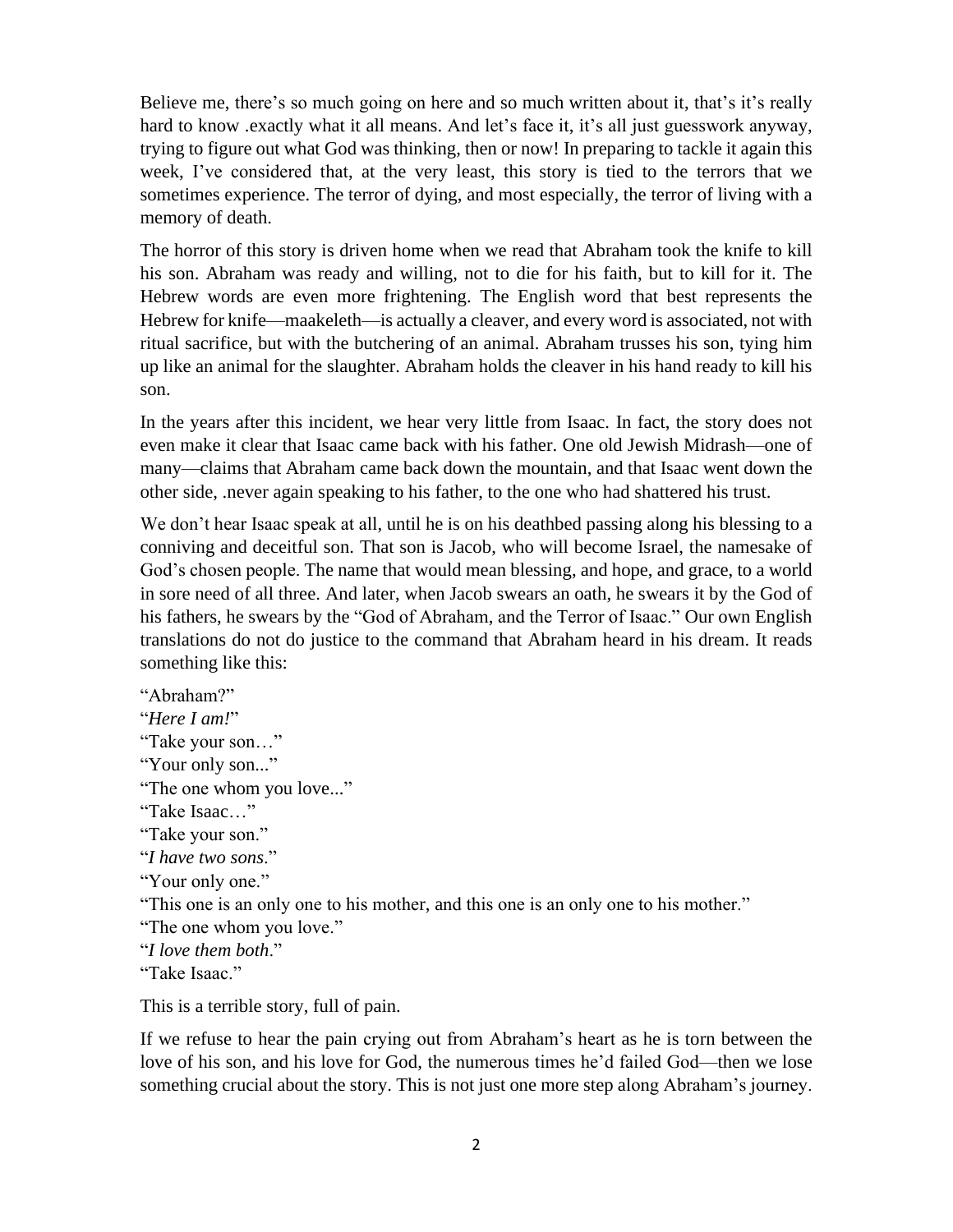This is the climax of Abraham's life, the moment for which he will be remembered. This is the moment which will haunt his thoughts, his memories, and all his unspoken prayers from that time on. This is the moment from which he will return broken to pieces to bury his wife, and finally, to await his own death. Many people have said that this is a story about being willing to sacrifice anything for God, even something as precious as a child. That may very well be.

Now, I'm not a father, and so I can only imagine the terror that must have seized Abraham as he pondered the voice that he heard a voice that had asked so much of him through the years. Other interpreters have looked past Isaac altogether, saying that he merely represented the promise of God, and that Abraham, in being faithful to the end, was willing to trust that God would find a way to fulfill his promise.

But it's almost impossible for me, as a Christian, to look past Isaac, and to say that he was not a boy, but a promise. To say that he was not a human being, but merely a means to an end. I simply cannot do that. We are all children of God, without question. But none of us—ever—are just a means to an end. No one, especially not a child, is disposable. Especially not in God's eyes.

So, should we try to accept the interpretations we've been given over the course of our lives? Or are we––instead––set with the task of finding new ways of broadening our understanding of God, and what it means to be in relationship with God—finding new ways of seeking the presence of God in the midst of these ancient problems that confront us even now? Probably not a bad idea, but that is no small challenge. And it begins in the very first verse. The words are right there, right at the beginning of the story: "…God tested Abraham." I looked at about a dozen different translations, and all but one, the King James Version, (which uses "tempts"), used the word "tested."

Now, as I think I've said before, I don't think God tests or tempts people on a routine, daily basis. But lots of people take the Bible literally, and there's lots of biblical evidence that suggests that God does. And for that reason many have assumed for so long that Abraham's faith was being tested. That may very well be, though I'm still not convinced. In any case, it's not as easy question, for which there's an easy answer. The writer of this story, whom many presume to be Moses, certainly seemed to think that God tested people, as he recorded for posterity this already ancient story. And Moses would certainly know.

At first glance this is what we see a man willing to sacrifice his own son because God told him to do so. Thousands of years of interpretation call this a story about faithfulness, and on any number of levels it is very much that. Many say that this is a subtle protest against human sacrifice. I get that too.

For a very long time, the Christian tradition sees this story as a typology of Jesus, God being willing to sacrifice is own son. Even the parts about the son carrying the wood up the hill, which legend tells us that it would eventually become the hill outside Jerusalem know by the name Calvary, the hill upon which Jesus would die. And then there's the reference to the ram being paralleled in Jesus, coming to be known as the "Lamb of God, who takes away the sin of the world." Seems like a no-brainer to me.